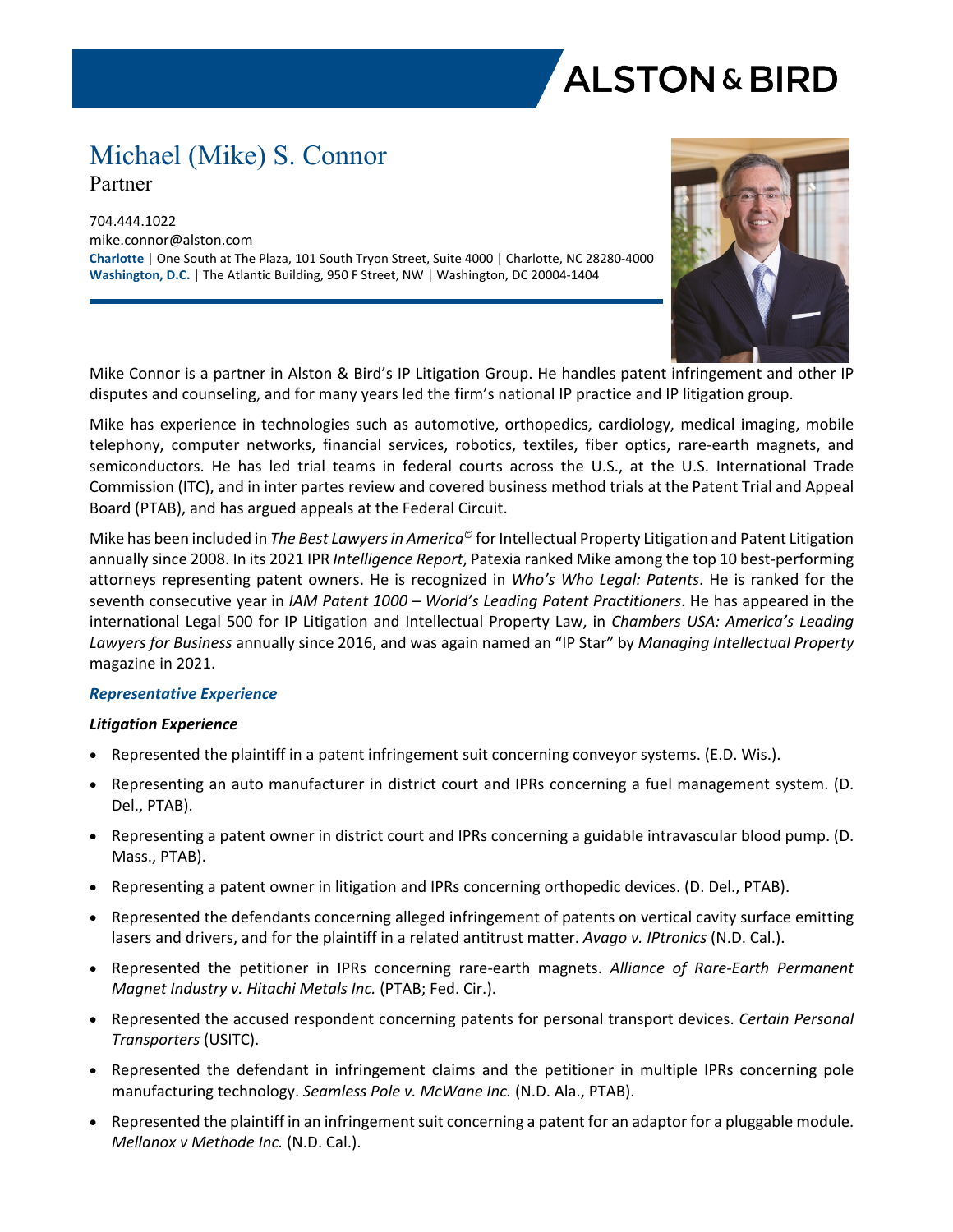

- Represented the defendants in infringement litigation concerning financial services patents and related CBM review proceedings. *TuitionFund v. Cardlytics and Regions Bank* (M.D. Tenn., PTAB).
- Represented the defendant concerning application in mobile phones. *UNILOC v. Viber Media S.a.r.l.* (E.D. Tex.); *IP Communication Solutions v. Viber* (D. Del.).
- Counsel for the plaintiff in a patent infringement suit concerning polyethylene separators for energy storage cells. *MP Assets Corp., et al. v. Entek International* (W.D.N.C.).
- Counsel for the patent owner/petitioner in ITC cases concerning ultrasound technology. *Certain Marine Sonar Imaging Devices, Including Downscan and Sidescan Devices, Products Containing the Same, and Components Thereof* (USITC).
- Brief of amicus curiae The Clearing House Association and Securities Industry and Financial Markets Association. *Global-Tech Appliances v. SEB S.A.* (U.S.).
- Represented the defendants in a patent infringement case concerning mobile telephone networks. *Celltrace LLC v. Sprint Nextel, et al.* (E.D. Tex).
- Lead trial counsel for the defendant in an infringement suit concerning metallurgy of cardiovascular implants. We took over the case from another firm, developed a new defense, and presented that defense in a separate trial. Before the court entered judgment, the case was settled. *Medtronic Inc. v. AGA Medical Inc.* (N.D. Cal.).
- Defended a maker of medical injector pumps against a motion for preliminary injunction in 2010. *Mallinckrodt Inc. v. E-Z-Em Inc., et al.* (D. Del.).
- Defended the maker of RFID printers in a patent infringement suit. *Raylon v. Zebra Inc.* (E.D. Tex.).
- Defense counsel for a Korean company in a patent infringement suit concerning components for medical X ray machines. *Sedecal v. DRGEM Corp.* (S.D. Fla., W.D.N.C.).
- Defended major banks, airlines, and telephone providers in patent infringement suits concerning alleged marketing technologies. *Phoenix Licensing/LPL v. BB&T Corp., Wells Fargo, American Airlines, United Airlines, and Verizon* (E.D. Tex.).
- Counsel for the defendant in an infringement suit concerning a patent for a "Funds Distribution System Connected with Point of Sale Transactions." The court granted summary judgment of noninfringement. *Every Penny Counts Inc. v. First Data Corp., et al.* (M.D. Fla.). Affirmed on appeal by the Federal Circuit. The U.S. Supreme Court declined to grant certiorari, ending the case in our client's favor.
- Counsel for the defendant in a patent infringement suit and a related ITC Section 337 investigation concerning nitrile gloves. *Tillotson Corp. v. Cardinal Health Inc.* (N.D. Ga., USITC).
- Counsel for the patentee asserting infringement of multiple patents for medical ultrasound imaging equipment. *Volumetrics Medical Imaging LLC v. GE Healthcare, Siemens Medical, Medicon, and Toshiba Medical* (M.D.N.C., N.D. Cal.).
- Counsel for the plaintiff in cases concerning Internet-linking technology. *Picture Patents v. Aeropostale, et al.* (S.D.N.Y.).
- Counsel for the plaintiff in cases concerning dental appliances. *Medtech Products Inc. v. Ranir LLC, et al.* (S.D.N.Y.).
- Counsel for a patent exclusive licensee in an infringement suit concerning orthopedic devices. *Banyan Licensing LC v. Collections Inc., et al.* (S.D. Fla.).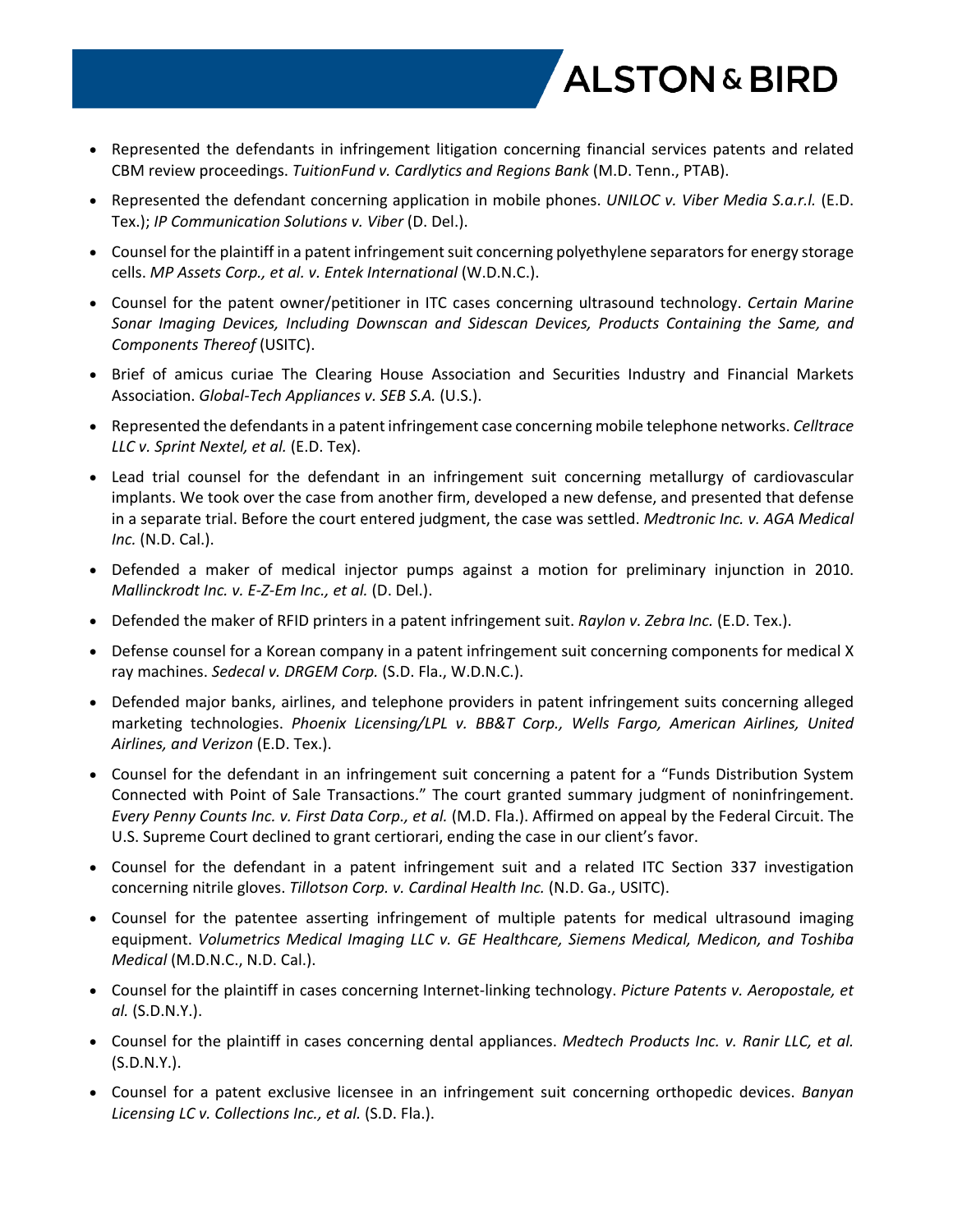

- Lead counsel for defendant Lowe's concerning alleged infringement of a patent for a "merchant specific debit card verification system." The court entered judgment of noninfringement in favor of Lowe's, and the Federal Circuit affirmed. *Realsource Inc. v. Best Buy Co. Inc., et al.* (W.D. Tex.; Fed. Cir.).
- Counsel for the defendant concerning patents for automated call-center systems. *Ronald A. Katz Technology Licensing v. Duke Energy, et al.* (D. Del.).
- Counsel for a defendant accused of infringing patents for a bulk dispensing closure device. The district court entered a judgment of noninfringement in favor of our client, and the court of appeals affirmed. *Spiroflow Systems v. Flexicon Inc.* (W.D.N.C.; Fed. Cir.).
- Counsel for the defendant in a patent infringement claim concerning mobile telephony. *Thomas v. Nokia Inc., et al.* (W.D.N.C.).
- Lead counsel for the plaintiff in a declaratory judgment action concerning a patent for RFID technology. *Zebra Technologies Corp. v. Datacard Corp.* (N.D. Ill.).
- Counsel for the plaintiff concerning the infringement of patents for automated paint control systems. *Dürr Systems Inc. v. Fanuc Limited* (E.D. Mich.).
- Trial counsel for the respondents in this case for alleged infringement of patents for electric robots. The ITC issued a final determination holding that our clients did not infringe. *Certain Electric Robots and Components Thereof* (USITC, E.D. Mich.; Fed. Cir.).
- Lead counsel for the defendant. The court granted summary judgment that our client's accused product did not infringe. *Swimways v. Overbreak* (E.D. Va.).
- Lead trial counsel for the respondents in an ITC investigation. Following a trial, the ALJ ruled that our client's products did not infringe. *American Biophysics Corp. v. Blue Rhino/Ferrellgas* (USITC, D.R.I.).
- Trial counsel for the plaintiff in this case for unfair and deceptive trade practices concerning cardiac ultrasound imaging technology. After a two-week jury trial, the court awarded a judgment for \$318.75 million in favor of our client. *Volumetrics Medical Imaging v. ATL Ultrasound Inc.* (M.D.N.C.).
- Lead counsel for the plaintiff in actions concerning a patent for an orthopedic device. Obtained summary judgments of infringement and patent validity. *Banyan Licensing v. Orthosupport* (M.D. Fla., N.D. Ohio, and other federal courts; Fed. Cir.) Affirmed on appeal.
- Defended claims for patent infringement concerning Internet music downloading. *Sightsound v. NTK and CDNow* (W.D. Pa.).
- Counsel for the defendant in this case for alleged infringement of three patents concerning robots. *FANUC Robotics North America v. Behr Systems, et al.* (E.D. Mich.).
- Counsel for the defendant concerning a patent for semiconductor manufacturing. The case was settled following our filing of a motion for summary judgment. *Hayden and HDL Machining Inc. v. Shin-Etsu Handotai America Inc.* (D. Or.).
- Lead counsel for the defendant concerning alleged infringement of patents relating to breathable polyolefin film and nonwoven composites. The plaintiff's claim was dismissed. *Kimberly-Clark World v. Clopay Plastic Products* (D. Del.).
- Lead counsel for the plaintiff in this infringement suit relating to spread spectrum multiplexing in electronic brake systems. *Vehicle Enhancement Systems Inc. v. Intellon Corp.* (D.S.C.).
- Defended Tripath in patent, antitrust, and Lanham Act cases relating to cervical cancer screening systems and cell preservative fluids. *Cytyc Corp. v. TriPath Imaging Inc.* (D. Del., D. Mass.).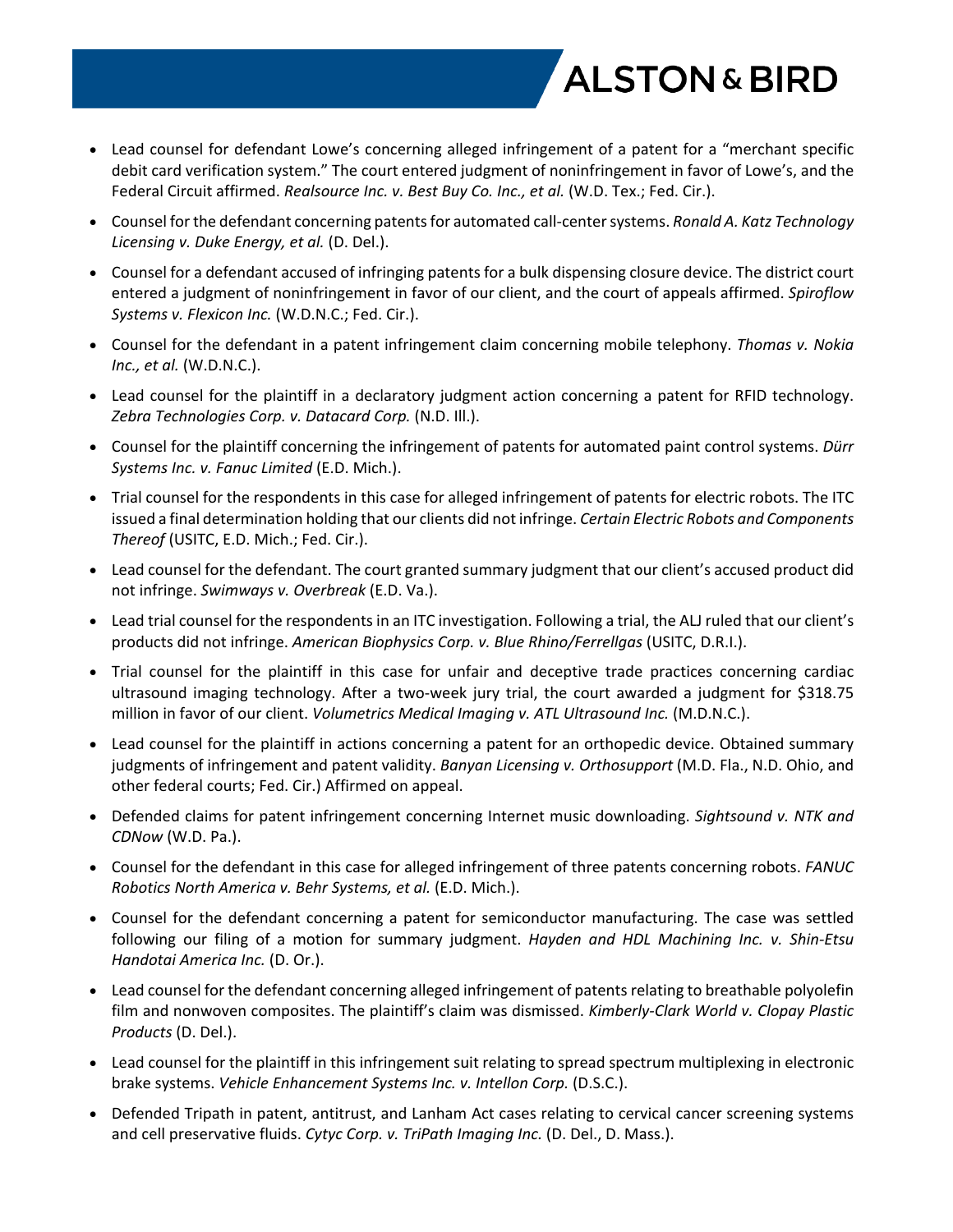

- Defended accused infringers in an international case involving patent infringement and antitrust claims. *Groz-Beckert KG v. Fukuhara Industrial & Trading* (S.D.N.Y.; Fed. Cir.).
- Represented the plaintiff in a patent infringement case concerning coaxial cable technology. *Trilogy Communications Inc. v. CommScope* (W.D.N.C.).
- Counsel for the plaintiff concerning the infringement of a patent for a golf ball imaging system. *AccuSport International Inc. v. Swing Dynamics* (M.D.N.C.).
- Counsel for the defendant in a case for alleged unfair and deceptive trade practices and other claims concerning computer software. *Kaplan Inc. v. Revere Group* (M.D.N.C.).
- Defended patent infringement claims concerning optical-fiber connectors. *ADC Telecom v. Siecor* (D. Del.).
- Counsel for the plaintiff in an infringement action concerning three patents for television set-top boxes. *Superguide v. DirecTV* (W.D.N.C.).
- Counsel for the defendant in this case for patent infringement concerning kerosene heaters. *Sengoku Works v. Lowe's* (C.D. Cal.).
- Counsel for the defendant in a case concerning web technology. *Keithley v. Homestore.com Inc.* (N.D. Cal.).
- Defended a multinational technology company against a claim for patent infringement concerning ethernet network adaptor cards. *Rock Creek Networks LLC v NVIDIA Corporation*. (W.D. Tex.).

#### *Publications & Presentations*

#### *Publications*

- "Patent Office Provides a Powerful Tool to Combat Rampant Patent Litigation in the Financial Services Industry," *The Banking Law Journal*, November/December 2014.
- 10 Questions: IP Issues in the Financial Services Sector.

## *Professional & Community Engagement*

- Intellectual Property Owners Association (IPO)
- Fédération Internationale des Conseils en Propriété Industrielle (FICPI)
- Association Internationale pour la Protection de la Propriété Intellectuelle (AIPPI), Standing Committee on Commercialization of IP
- American Intellectual Property Law Association (AIPLA)
- Federal Circuit Bar Association

#### *Education*

- The University of North Carolina (J.D., 1987)
- Clemson University (B.S.M.E., 1984)

#### *Admitted to Practice*

- Georgia
- North Carolina
- U.S. Patent and Trademark Office
- District of Columbia